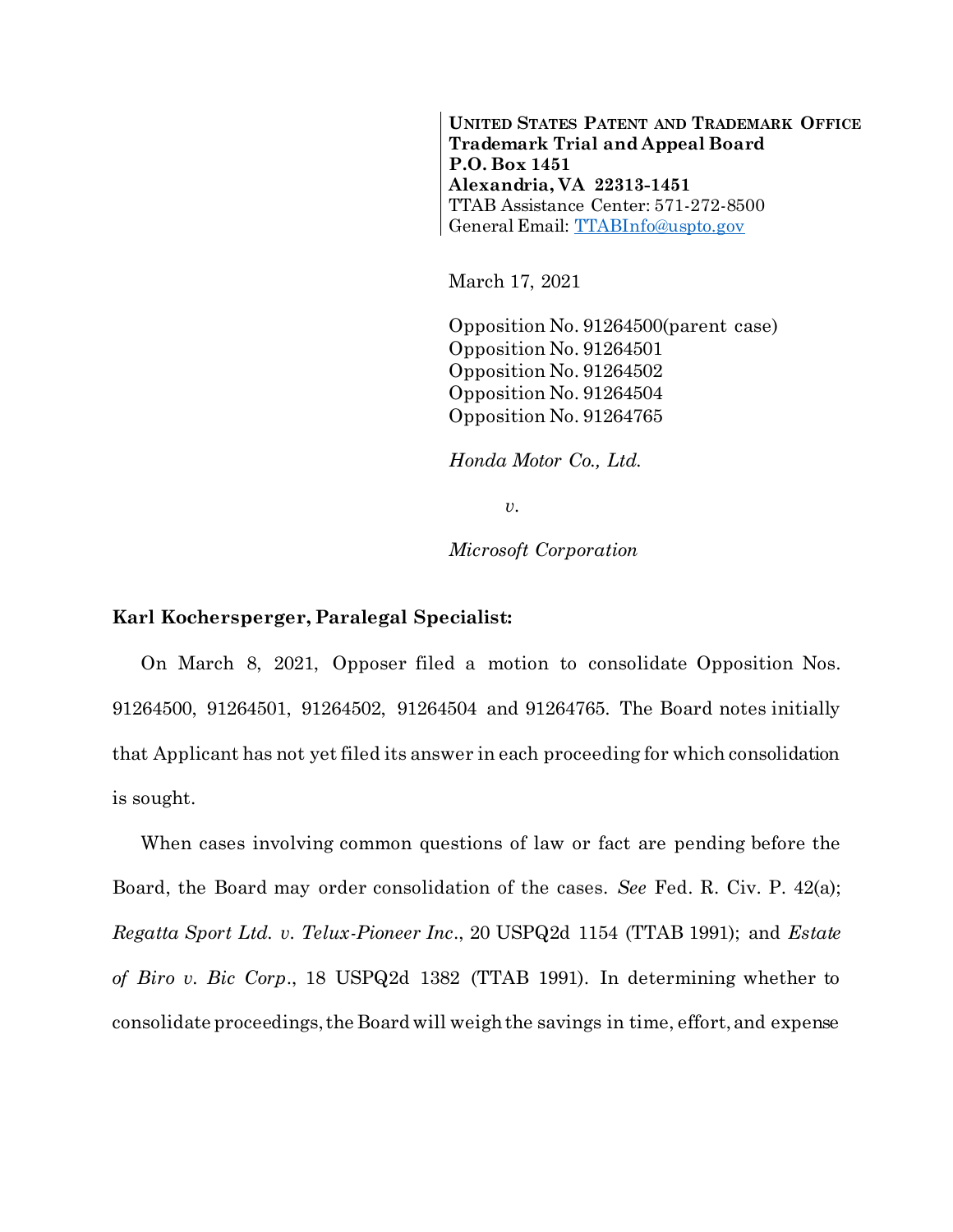which may be gained from consolidation, against any prejudice or inconvenience which may be caused thereby.

Consolidation is discretionary with the Board, and may be ordered upon motion granted by the Board, or upon stipulation of the parties approved by the Board, or upon the Board's own initiative. *See, e.g.*, *Hilson Research Inc. v. Society for Human Resource Management*, 27 USPQ2d 1423 (TTAB 1993); and *Regatta Sport Ltd. v. Telux-Pioneer Inc.*, 20 USPQ2d 1154 (TTAB 1991).

The parties to these proceedings are identical, and the issues are similar or related. Accordingly, the motion to consolidate is granted. Opposition Nos. 91264500, 91264501, 91264502, 91264504 and 91264765 are hereby consolidated and may be presented on the same record and briefs. *See Hilson Research Inc. v. Society for Human Resource Management*, *supra*; and *Helene Curtis Industries Inc. v. Suave Shoe Corp.*, 13 USPQ2d 1618 (TTAB 1989).

The Board file will be maintained in Opposition No. **91264500** as the "parent case." From this point on, only a single copy of all motions and submissions should be filed, and each submission should be filed in the parent case only, but caption all consolidated proceeding numbers, listing and identifying the parent case first. However, inasmuch as these proceedings are being consolidated prior to joinder of the issues in each proceeding, Applicant should file a separate answer in each opposition before commencing the practice of filing a single copy of all submissions in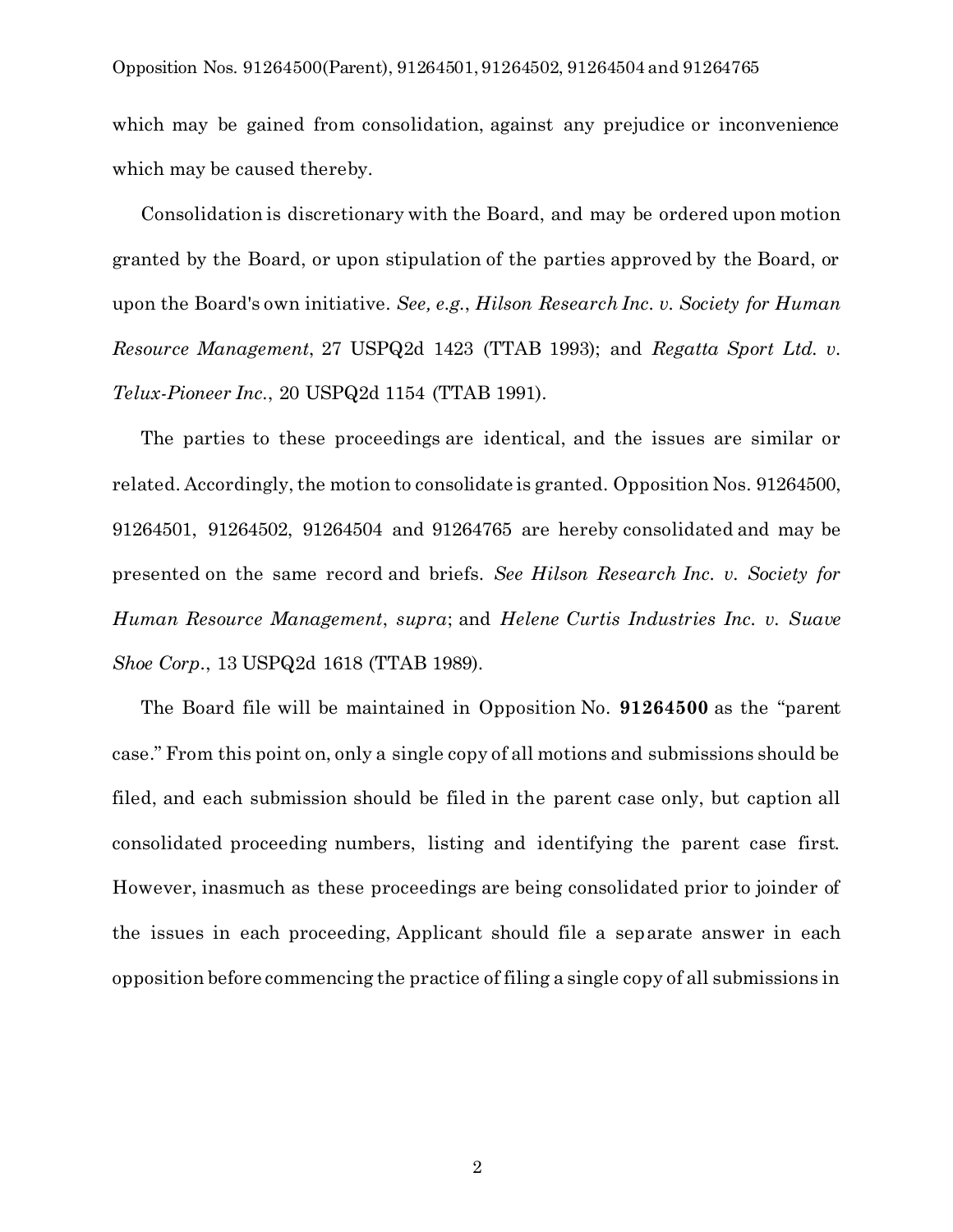the parent case.<sup>1</sup> Each answer must be filed through ESTTA, the Board's Electronic System for Trademark Trials and Appeals. *See* Trademark Rules 2.106(b)(1) and  $2.114(b)(1)$ .

Despite being consolidated, each proceeding retains its separate character and requires entry of a separate judgment. The decision on the consolidated cases shall take into account any differences in the issues raised by the respective pleadings; a copy of the decision shall be placed in each proceeding file.

Upon consolidation, the Board will reset dates for the consolidated proceeding, usually by adopting the dates as set in the most recently instituted of the cases being consolidated. Answer, discovery, conferencing, disclosure and trial dates are reset as set forth below.

| Time to Answer in Opposition Nos. 91264500 and 91264502 | 4/16/2021  |
|---------------------------------------------------------|------------|
| Deadline for Discovery Conference                       | 5/16/2021  |
| Discovery Opens                                         | 5/16/2021  |
| Initial Disclosures Due                                 | 6/15/2021  |
| <b>Expert Disclosures Due</b>                           | 10/13/2021 |
| Discovery Closes                                        | 11/12/2021 |
| Plaintiff's Pretrial Disclosures Due                    | 12/27/2021 |
| Plaintiff's 30-day Trial Period Ends                    | 2/10/2022  |
| Defendant's Pretrial Disclosures Due                    | 2/25/2022  |
| Defendant's 30-day Trial Period Ends                    | 4/11/2022  |
| Plaintiff's Rebuttal Disclosures Due                    | 4/26/2022  |
| Plaintiff's 15-day Rebuttal Period Ends                 | 5/26/2022  |
| Plaintiff's Opening Brief Due                           | 7/25/2022  |
| Defendant's Brief Due                                   | 8/24/2022  |
| Plaintiff's Reply Brief Due                             | 9/8/2022   |
| Request for Oral Hearing (optional) Due                 | 9/18/2022  |
|                                                         |            |

l

<sup>&</sup>lt;sup>1</sup> The parties should promptly inform the Board of any other Board proceedings or related cases within the meaning of Fed. R. Civ. P. 42, so that the Board can consider whether further consolidation is appropriate.